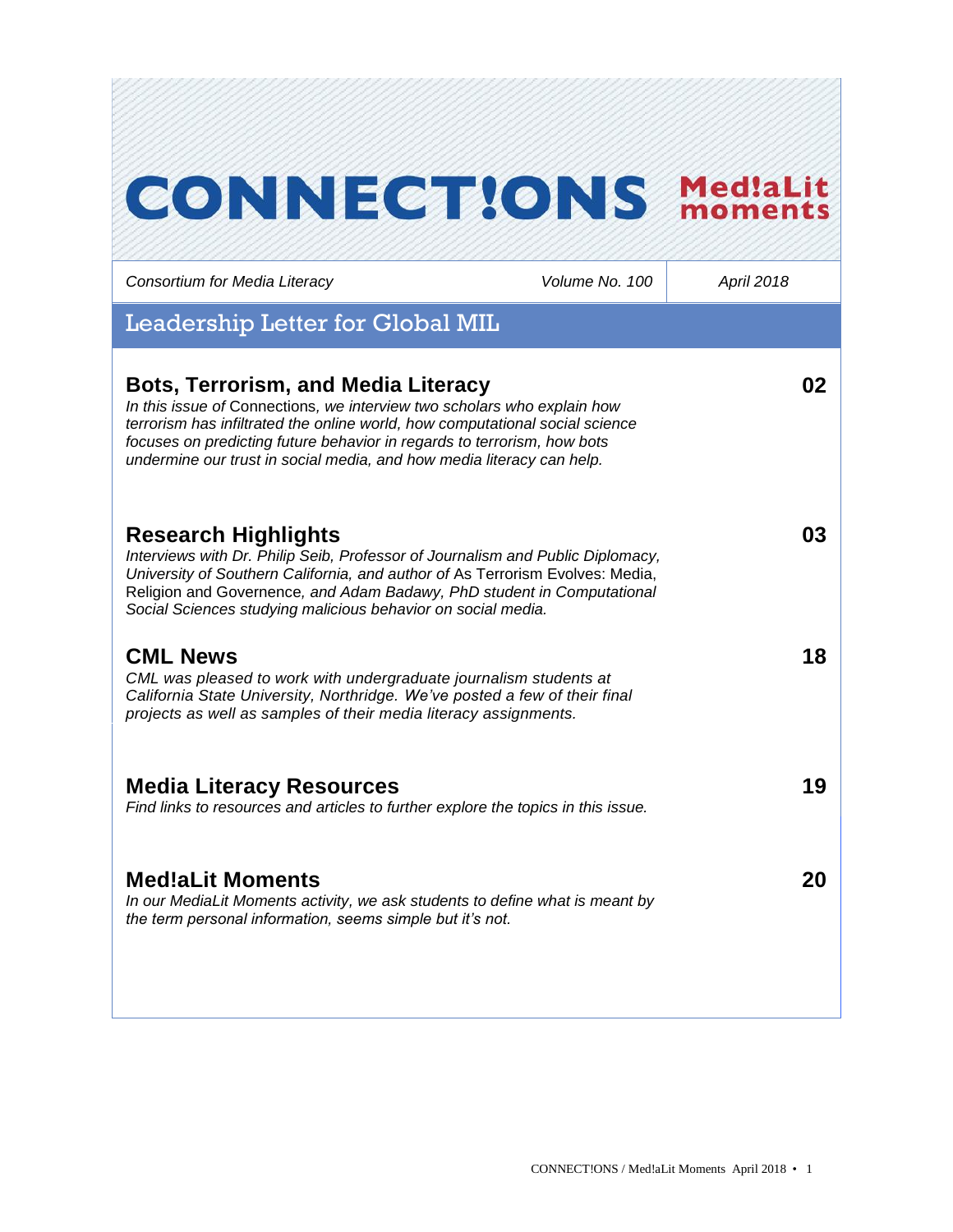# Bots, Terrorism, and Media Literacy

In today's world, all institutions and all the systems that support them are undergoing a rethink at all levels, as the information power shift between what is scarce and what is plentiful causes a revaluation of what we hold near and dear. No longer is it obvious who holds the audience and the power, nor is it obvious what or whom to trust since the realignment of interests is profound and global. Terrorists have exploited this uncertainty to great effect.

Technology is the enabler of this dynamic, as it has always been, but this time with a new twist: artificial intelligence, while still a product of human agency, operates at a scale that goes beyond human comprehension. As with many new technologies, AI has unleashed a wave of fear: a fear of lost control, of jobs, of values and of meaning. Yet, as with waves of technology past, these fears are typically unrealized: in a Nov. 2017 Harvard Business Review article entitled "The Simple Economics of Machine Intelligence," authors Ajay Agrawal, Joshua Gans and Avi Goldfarb state:

"As machine intelligence improves, the value of human prediction skills will decrease because machine prediction will provide a cheaper and better substitute for human prediction, just as machines did for arithmetic. However, this does not spell doom for human jobs, as many experts suggest. That's because the value of human judgment skills will increase. Using the language of economics, judgment is a complement to prediction and therefore when the cost of prediction falls demand for judgment rises. We'll want more human judgment. "

The demand for human judgment bodes well for media literacy education, because the ultimate goal of media literacy, as CML has long stated, is "to make wise choices possible." This need for judgment extends to all subjects, anywhere, anytime; having the information processing skills to make sound judgments, and to manage risk appropriately, is foundational to success for individuals and for society.

In this issue of *Connections*, we explore how terrorism has infiltrated the online world and how technology has been subverted to increase the appeal and the reach of terrorist organizations. We also explore how computational social science focuses on predicting future behavior in regards to terrorism, and how the use of bots undermines trust in our use of social media, even for the most sophisticated users.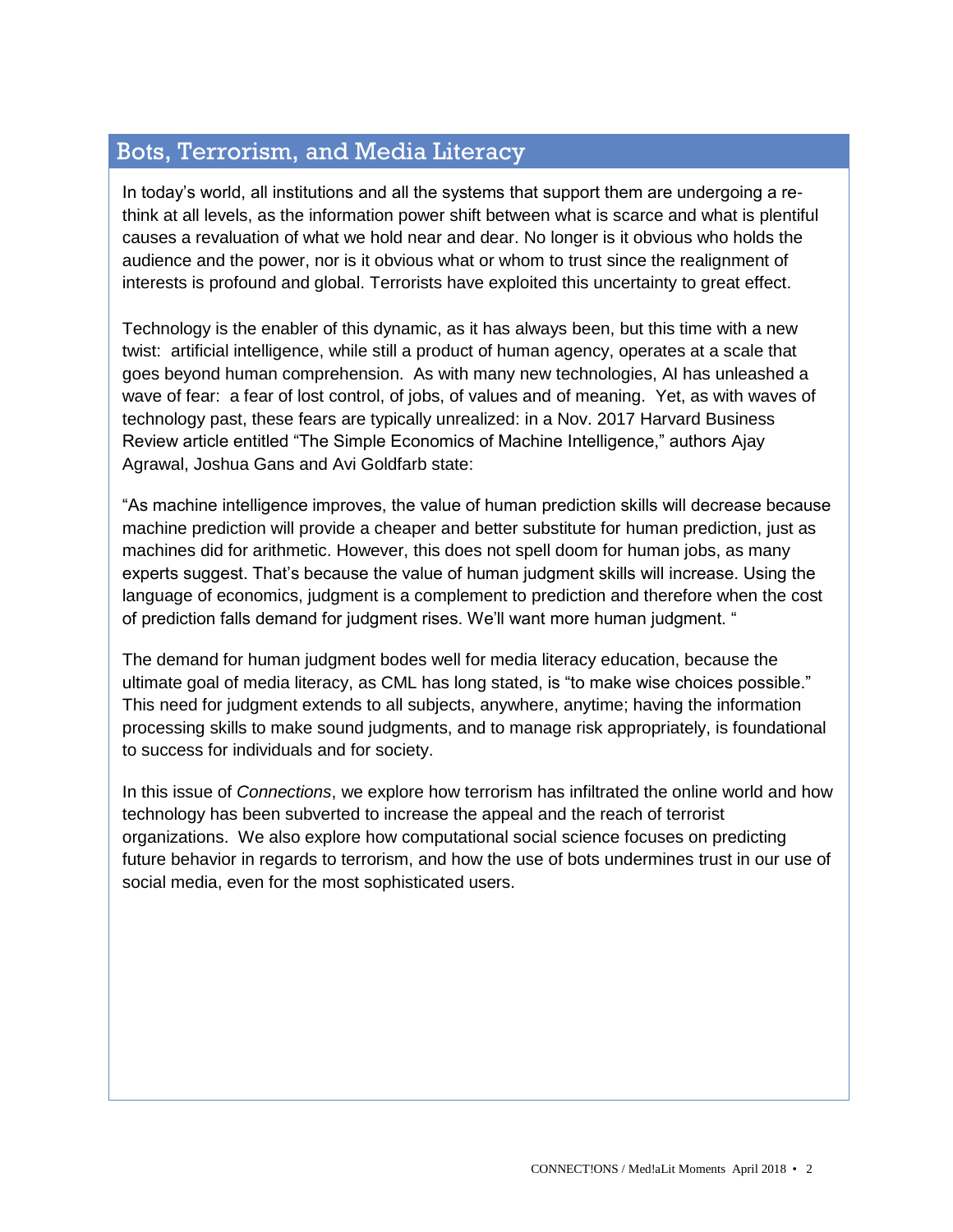## Interview Highlights

**Interview with Dr. Philip Seib, Professor of Journalism and Public Diplomacy, USC, and Author of** *As Terrorism Evolves: Media, Religion, and Governance*



Philip Seib is Professor of Journalism and Public Diplomacy and Professor of International Relations at the University of Southern California. He served from 2009-2013 as director of USC's Center on Public Diplomacy, and as Vice Dean of USC's Annenberg School for Communication and Journalism 2015-2016. He is the author or editor of numerous books. His most recent book, *As Terrorism Evolves: Media, Religion, and Governance*, was published in fall 2017.

**CML:** The number of US citizens who are killed in terrorist attacks each year is extremely low. While individual risk is far greater in other parts of the world, the amount of coverage terrorism receives in our media keeps it in the forefront of many of our minds. Your book offers an excellent, highly readable overview of the new ways terrorist organizations function today, as well as what counterterrorism professionals are doing about it, what is working, and what is not. Can you first talk a bit about the nature of the new era of terrorism and how it has evolved?

**Philip Seib (PS):** Of course, there has always been one form of terrorism or another. When we think about the most recent generation of terrorism, we tend to connect it with the 9/11 attacks on the United States. Actually, it predates that by some years because Al Qaeda was very active in the 1990s with bombings in Africa, the attack on the U.S.S. Cole, and the earlier attack on the World Trade Center in 1993. These attacks are a manifestation of criminality that is cloaked in the nobility of religion. That is part of what makes it so difficult to deal with. When you attack terrorism, certain people will say, "You're attacking my religion. You're attacking Islam." And, that's not the case at all. So, what the very clever people in Al Qaeda and Islamic State (IS) have done is wrapped a criminal enterprise in the very glitzy wrapping paper of religion. They say, "We're not criminals. We're defenders of our religion, and we are only acting in self-defense." If you read some of the documents from Al Qaeda, and particularly some from IS, you see that political information is not always presented in straight political terms, but instead in religious terms. On the part of the terrorists' brain trust, the feeling seems to be that this is the way to overcome skepticism on the part of potential recruits and a broader public. When they talk about religion as opposed to just straight-forward political goals or goals of seizing power, they are more likely to find success because, when you touch on religion, people tend to open their hearts. I think that many terrorist organizations recognize that.

**CML:** What compelled you to write this book?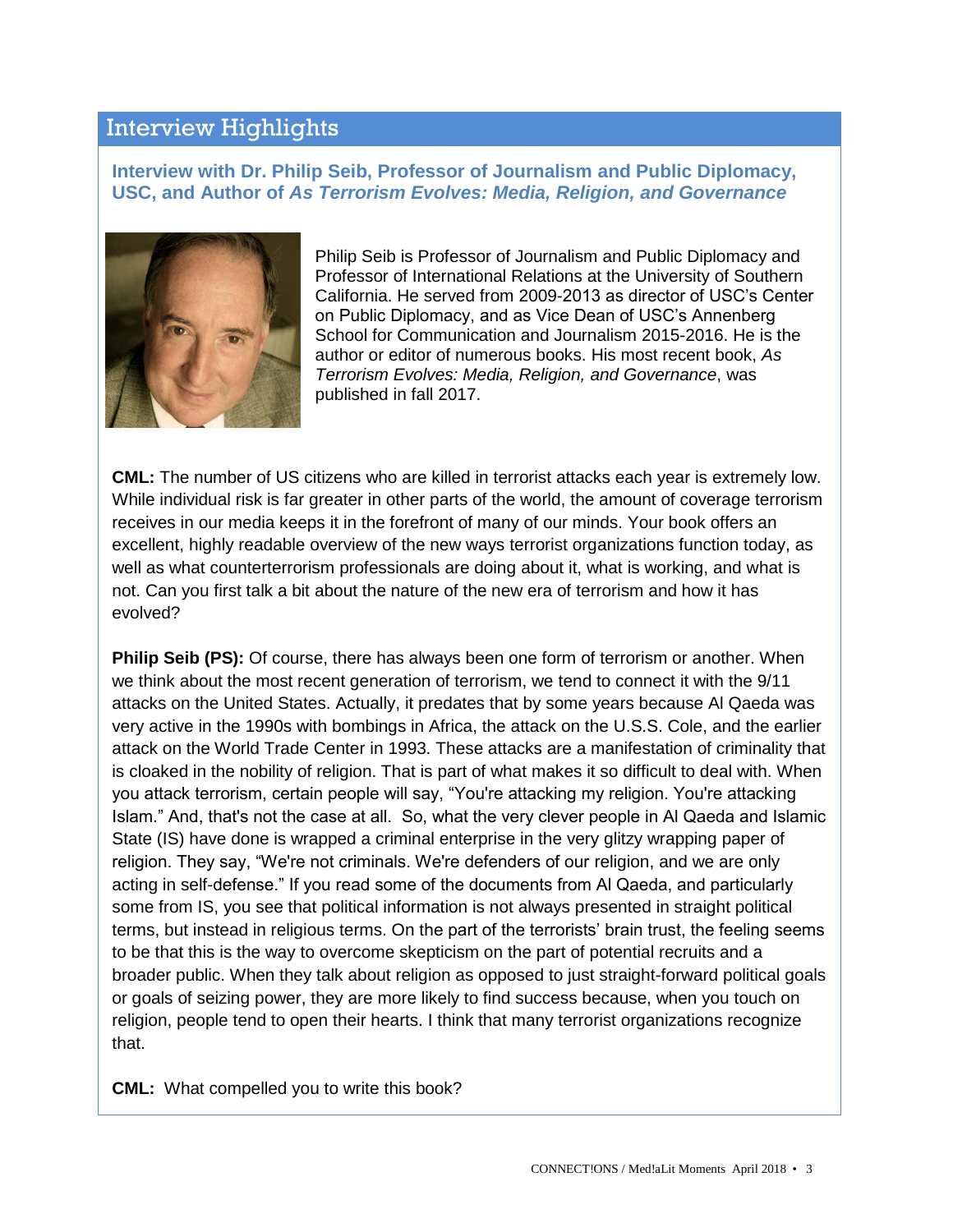**PS:** As the title of my book indicates, terrorism is always changing. Now, it's evolving and becoming more dangerous. The book can help counterterrorism professionals -- and the public in general -- to have a solid understanding of terrorism today. We have come a long way from the days of individuals or very small cells of self-ordained terrorists, to something as sophisticated as IS. Through the book, I hope to offer a snapshot of where we are, as well as a springboard to question: Where is terrorism going in the future? What will post-Islamic State terrorism look like? What can counterterrorism professionals do about it?

**CML:** One of the major changes in our time is that terrorist groups can use social media and technology to fight a war of ideas, which does not necessarily rely on holding physical territory. With or without conquering land, IS has formed a virtual state by recruiting members worldwide via the internet.

**PS:** Exactly. When people say, "IS has been defeated," I find it concerning. Yes, IS has lost the physical territory they held for quite a long time, but it is simply not the case that they have been defeated. The other perhaps even more dangerous thing is to say that "Al Qaeda is gone." There was much celebration when Osama bin Laden was killed in 2011. But Al Qaeda is very much resurgent. They have refrained from overseas attacks for a while, but that doesn't mean that they won't pick them up again. They are busy organizing in part by picking up some of the debris left behind by IS. But, I think the overall virtual infrastructure of Al Qaeda is really in pretty good shape, despite the fact that they've taken serious hits on the ground. It's important not to be lured into a false sense of security just because of reports from the battlefield.

If you go back to about the year 2000, or a little before, Al Qaeda was holding out the promise of establishing a caliphate sometime in the indefinite future. Then, IS stole their thunder when, in 2014, they actually did seize territory and proclaimed a physical caliphate. They held that really until --well they still hold little bits of territory -- but they held it for the better part of four years. Who is to say they can't do that again? Not necessarily in Iraq or Syria, but perhaps in a place like Mali or Northeastern Nigeria using Boko Haram as their agents there. So, there are lots of future possibilities that can come from these groups organizing and recruiting through virtual channels, such as social media – Twitter, YouTube, etc.

**CML:** Would you say we need to change our paradigm instead of just believing that our traditional weapons of war can fight this? Perhaps strengthening our ability to think critically and remaining nimble in evaluating what's going on now, and making intelligent projections about what may happen in the future?

**PS:** I think that's right. Terrorism is never going to be totally erased, just like crime is never going to be totally erased. But, it can be reduced to a much more manageable level. I think the key is turning off the recruiting process. As long as the terrorist organizations can replenish their troops in the field -- and you know we're talking about tens of thousands of people who were involved in IS as fighters or support people – there is a high level of risk. That needs to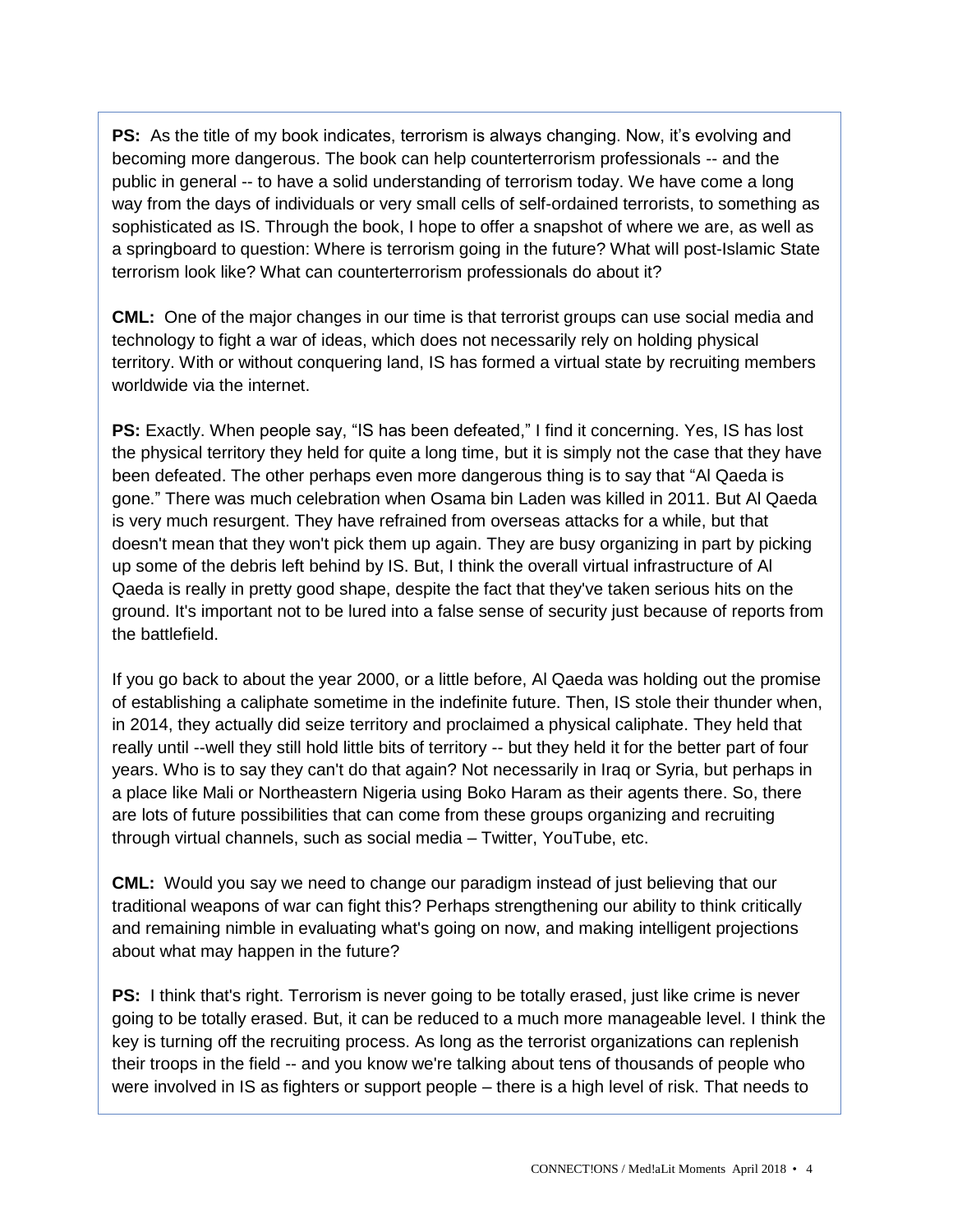be "turned off." If you limit the terrorist organizations' supporters to just to the true psychopaths, you can probably combat that number of people on the ground. But, what you need to do is reach people who are actually well-meaning, but lured into the caliphate. They are not supporting IS because they want to kill. They're looking for something on a personal level -- something that's missing in their lives. They want to do something noble. If you look at some of the videos that IS uses, they show a doctor walking through a pediatric ward saying, "If you're a medical professional, come join the Islamic State and help us take care of the children." They have another one showing a fighter with his son on a playground saying, "This is what we're trying to build." It's very misleading of course. But if you're Muslim, and you feel that your religion is under siege by much of the world, and you don't have much going for you personally in terms of a job or a secure environment, that kind of recruiting obviously has significant appeal. That has to be stopped.

**CML:** So IS and other terrorist organizations have been very clever when it comes to using techniques to speak directly to their particular target audience, in that they are using messaging that speaks right into some very basic human psychology.

**PS:** That's right. One of the cases that I cite in the book involves a young woman in the United States who was not Muslim, but she was curious about Islam. She went to an online site and started asking some questions about Islam, and that got picked up by a recruiter for IS. He worked on her month after month after month, until members of her family intervened. She was about to accept a free airplane ticket that they had offered her and make her way to Syria. They're very psychologically adept, particularly at working with young people who have, in whatever way, lost their path in life. There are numerous people like that around the world.

**CML:** Media literacy education teaches students to evaluate information and ask very pointed questions about who is producing it and why. In general, do you think that more media literacy education could help counterterrorism efforts by reducing the vulnerability of the "wellmeaning" people you referred to?

**PS:** Absolutely. And, it's not just a matter of terrorism recruitment. People need to become more resistant to all kinds of ridiculous information that is on the web. There are still people who seem to believe that, if something is on the Internet, somehow that equals a "stamp of legitimacy." We know that's not the case. I think media literacy needs to be taught beginning in elementary school, because very young children are growing up now using the web -- using tools like smartphones and tablets. They are at risk if they are not taught to be skeptical -- to look for multiple sources and always challenge, whether they're hearing something from a school teacher, or from an unknown source on the web. That's the critical thinking that we need today.

**CML:** Ideally, young people would be empowered to analyze and evaluate how these groups' use sophisticated interplay between criminality and messages that speak to all of our humanity. But, many of the people who are recruited by terrorist groups come from countries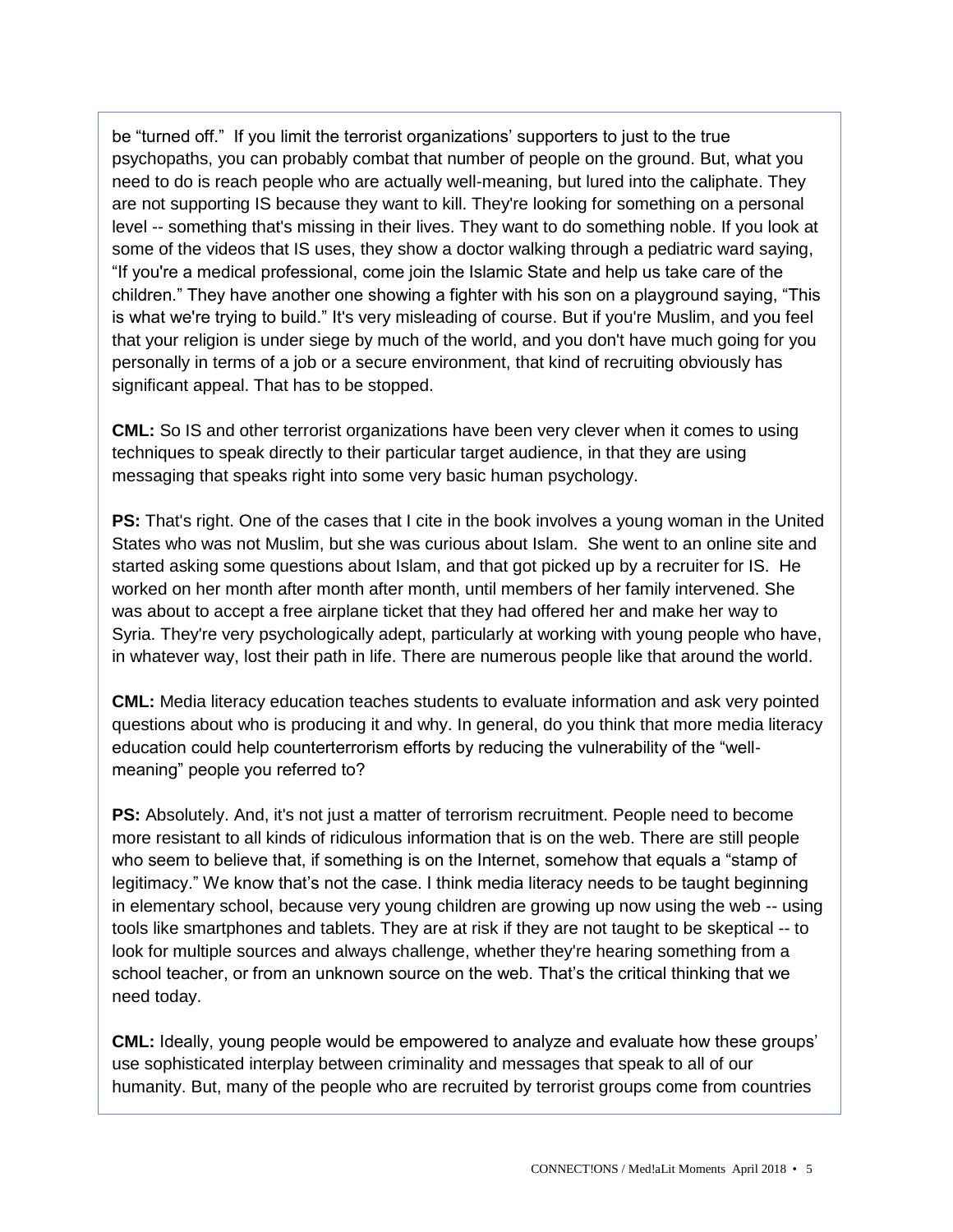that don't offer very robust educational programming. However, in your book, you mention that when they do include curricula that promote critical thinking, it can be successful. The example in your book was when critical thinking curricula were included in Pakistan. That was met with some small-scale success when it comes to pushing back against those who justify violence on religious grounds.

**PS:** Yes. The problem in many parts of the world is that schools are not schools as we think of them in the West. There is an emphasis on rote learning. And, the students might be receiving 99% of their education in religion and just 1% is devoted to other subjects. So, as students reach their mid-teens and early 20s, they lack basic knowledge and are more susceptible to the kinds of outreach that IS produces. It would help if these schools broadened their curricula. The way to encourage them to do that is NOT to go in and say, "Well, you're teaching potential terrorists and we want you to stop." It's more, -- "You're not giving your students what they need to be successful or even to survive in modern society." The more successful efforts to modify curricula in some of these schools have avoided treading on religious belief. It's really about expanding curricula instead -- teaching religion AND other subjects. That's how some education reform groups have been successful in countries like Pakistan.

**CML:** And do those education reform efforts specifically focus on critical thinking issues, or are they more aimed at skills like math and reading?

**PS:** Both. They really go hand in hand, and certainly you want your students to have some basic facility with mathematics and being able to express themselves accurately. But, critical thinking really is at the root of all that.

**CML:** All over the world today, schools are far from the only place young people receive information. The internet has made information ubiquitous. Even in parts of the world where basic sanitation is scarce, many people have access to the internet in some form. So, when we are talking about sophisticated messaging – messaging that aims to mislead, for example by wrapping criminal activity in the cloak of religion -- how is media amplifying those messages today? How do young people's current relationship with media play into the spread of terrorist recruitment messaging?

**PS:** Well, one of the things that has given terrorist groups around the world so much clout in recent years is the fact that they can use the internet to reach the public directly. They don't have to worry about getting their videos or their news releases through gatekeepers. They have many outlets online -- Twitter, websites, etc. That said, they also are very skilled in the multidimensional approach to working with the news media, such as putting out news releases. For example, IS has a news agency called Amaq that puts out some of its news releases first in English to reach the global audience. Then, they come back and release the Arabic version later on. So, what you have is basically a very sinister public relations campaign that also uses high tech tools to reach the largest possible public. Their content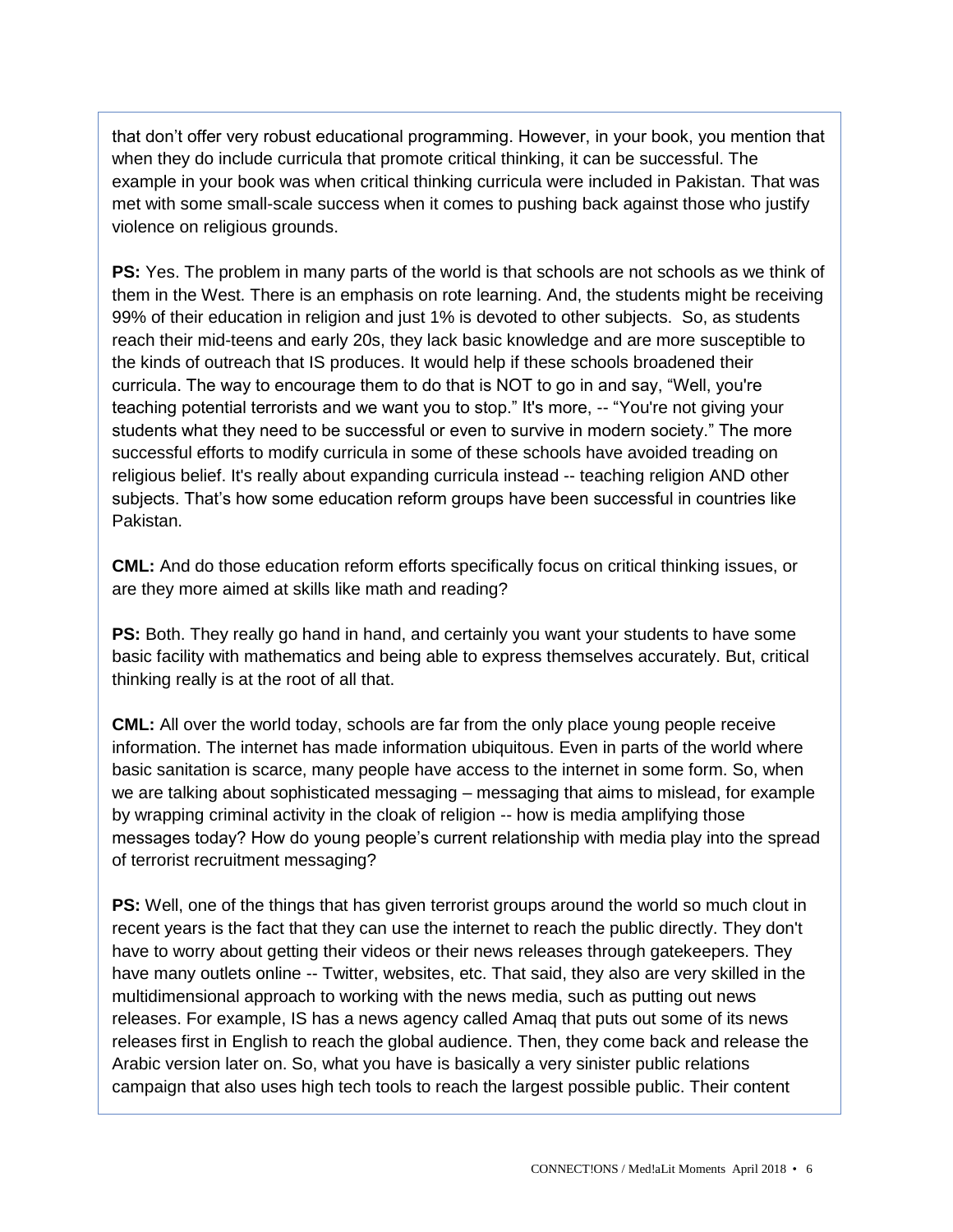successfully makes news. Certainly, if you set off a bomb in an airport terminal or something like that, the media and the public are going to pay attention. IS and other terrorist groups are very adept at making claims that they have perpetrated these acts and painting themselves in a light that encourages their potential supporters to rally with them.

**CML:** They put out their press releases in English FIRST. That says a lot about who they are most interested in reaching with their messages.

**PS:** The purpose of a terrorist organization is to terrify, and given that English is the lingua franca for most of the world, it makes sense for them to use it to reach the largest audience. When you blow up part of an airline terminal or something like that, you might kill a few hundred people. But your goal is to terrify a few million people. Media amplifies the message, when terrorist groups want to state, "We did this, and we've got more to come," that strikes home with two different audiences: The general public, which the group terrorizes, and with potential recruits who perceive that the group is working effectively and doing what they say they're going to do.

**CML:** In many ways, it comes down to being able to evaluate who the content producer is, why they are creating each message and what techniques are being used to get the attention of content consumers. Being aware enough to ask the questions about that are directly tied to critical thinking and a process of inquiry.

**PS:** The key word is "inquiry." If you encourage people to inquire, encourage them to be curious, encourage them to challenge, a lot of these facile arguments, whether they are advanced by terrorist organizations or political groups or whatever, they're going to be successfully challenged. But, you have to encourage your public to take on that role of being curious. Whether we're talking about young people in schools or adults who've become intellectually lazy, this is really an important part of societal development. Forget about terrorism for a moment, and look just at the so-called news products we have. People are too credulous. They just absorb and -- just like terrorist groups use this to their advantage -- all kinds of political individuals and political organizations use it. Certainly, it weakens democracy and civil society more broadly.

#### **CML:** How do you think that it weakens democracy?

**PS:** Democracy has to be built, at least in part, on good faith and truth. If democratic processes -- such as the election process -- are given no value then the whole system is going to crumble. It's built on air. There has to be value attached to truth, and the public -- the individual really -- has to enforce that value. The way you enforce it is by being curious, being demanding, being challenging. You enforce it by interrogating the sources of your information.

**CML:** The flip side of this is developing content and strategies to counter the messaging of terrorist groups. Who is best prepared to do that, and who has the most credibility?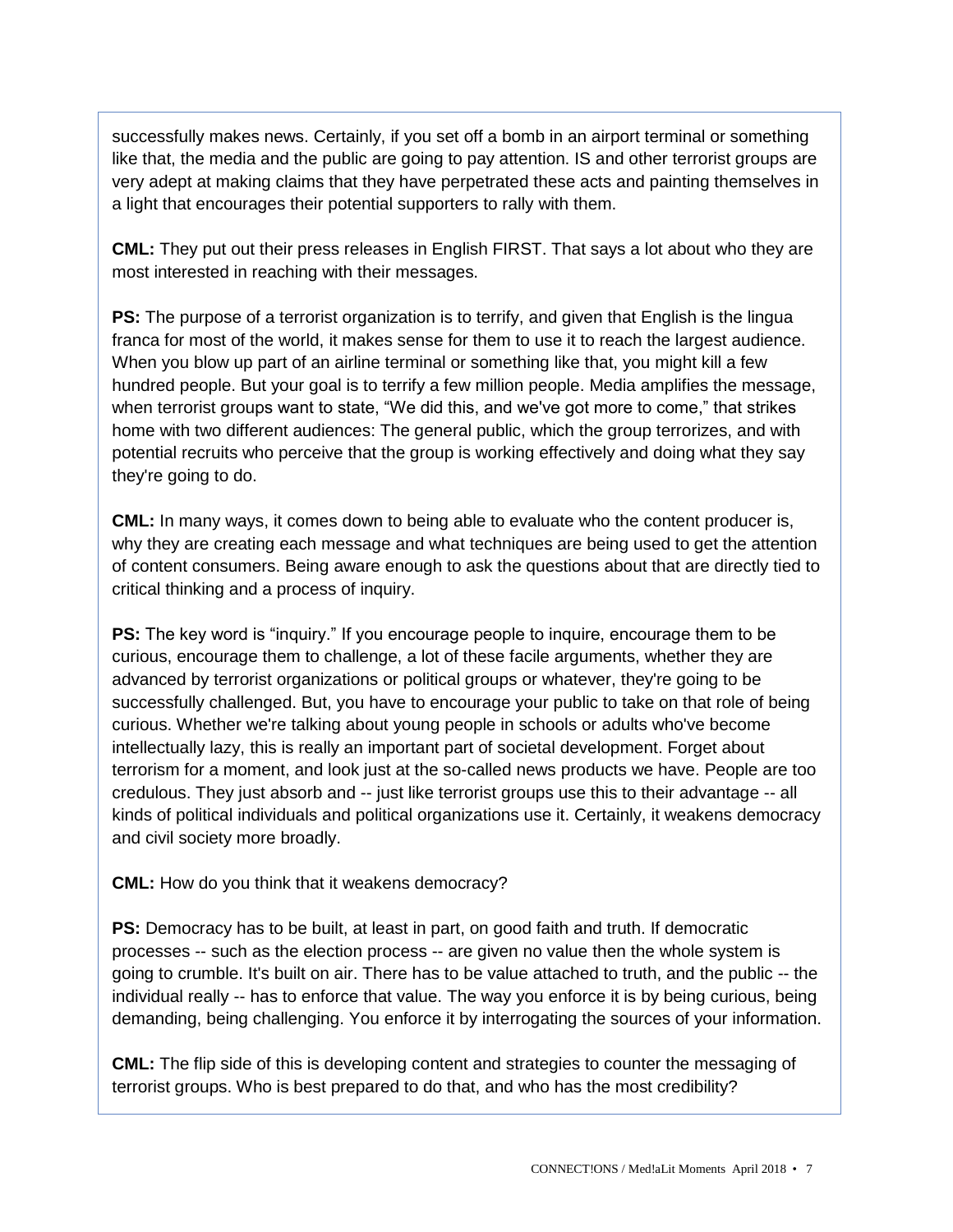**PS:** Credibility is absolutely crucial. That's why, for a number of years after 9/11, the United States really did not do a very good job with counterterrorism. The messaging that was created by the U.S government was clearly labeled as coming from the U.S government. Therefore, it didn't have very much credibility in many parts of the world. Really, as much as possible, counter messaging should be indigenous. In other words, if you want to create content online to reach a young Arab audience, you should recruit young Arab filmmakers to it -- not somebody at the U.S. State Department. Enough studies have been done over the past 15 years or so to develop a sense of what the psychology is of the potential recruiter or supporter of terrorist organizations. If you put that into the hands of a good filmmaker or youth organization, they should be able to come up with convincing counter messages.

**CML:** Yes, that takes into consideration who they're speaking to, and what's going to make an impact.

**PS:** That's right, because credibility is what's important. If you're not credible, there's not much reason to even get into the game. This extends beyond strictly anti-violence and antiradicalization messaging. It's also relevant in entertainment media and popular culture. To cite an American example, in the television series "24," the villains are Arabs. They get tortured by the white guys, and it reinforces the argument that's being made by the terrorist organizations. So, there has to be a certain sensitivity to that. Even with a show like "24", which was originally made for an American audience. Well, there's no such thing as an American audience anymore! Everything becomes global and, when you show all these episodes, from "24" and other programs, this vilification of Arabs and Muslims -- it reaches a global audience and has a global effect.

**CML:** So, basically does a show like 24, without intending to, confirm an existing belief in some parts of the world that "white guys in America see all Arabs as villains and are out to destroy them?"

**PS:** That's right. I don't think that the people who created that television show had any evil intent, but it certainly didn't have a very positive effect in terms of trying to tamp-down extremism. Instead, it actually reinforced it. "24" began running soon after the 9/11 attacks. The post-9/11 psychic shock in the United States, and in parts of the West more broadly, knocked a lot of things askew in terms of strategizing how to best undermine terrorist organizations. It took a number of years to take a more rational approach to what needed to be done – in other words – to start thinking more critically.

And, it's not just entertainment media that fall prey to that. News organizations do too. Like politicians, news executives read the polls. They shape their products in ways that will draw the most audience, because that is their business model. In 2002 and 2003, that audience was very intent on getting revenge for 9/11. So, they shaped their product around that. A good example from a slightly different angle is that the Bush administration was able to sell its war against Iraq in part by playing on the fears and anger that were rooted in 9/11.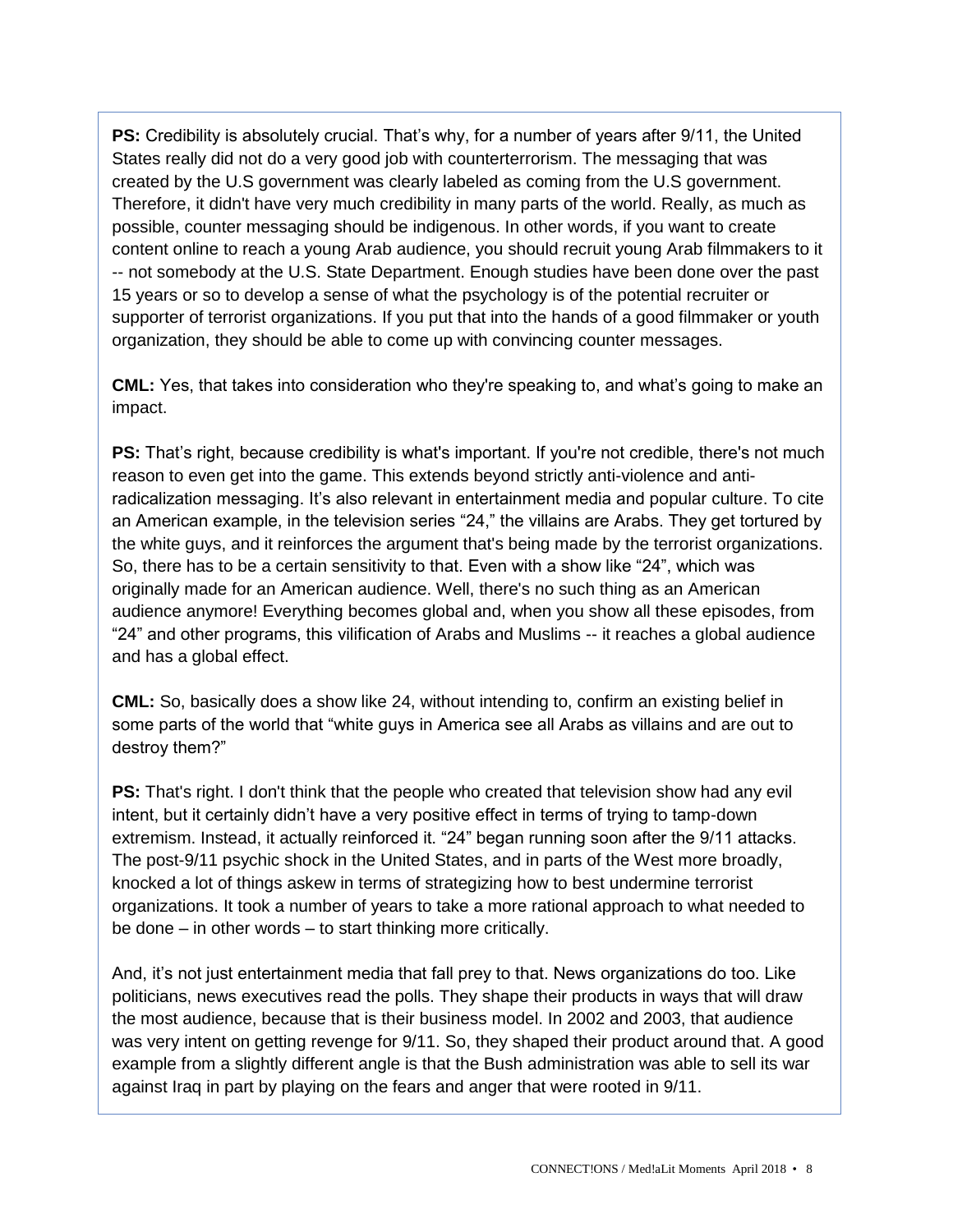**CML:** You mentioned before that nothing is really local anymore, everything is global. So, when you think about news organizations that have advertisers to satisfy, and they want to deliver what their local audience is looking for -- maybe they're not paying enough attention to the fact that this is not only going to the local audience -- that audiences around the world will see this, and there could be very, very different outcomes based upon that.

**PS:** Right. With any sort of extreme content -- even if that extreme content is popular in some circles -- it is going to have different impact on other circles. In an era of global media, that has to be kept in mind not only by the purveyors of the media product itself, but also by policymakers who have to deal with these larger issues.

**CML:** So, with that in mind, what do you think is the best way to counter violent extremism – to encourage people not to engage with violent terrorist groups and take more productive paths in life?

**PS:** We see public diplomacy being used to offset extremism in various places in the world, but it takes years to see results and measure them. That is in part because what you're trying to do, in effect, is measure a negative; measure how people RESIST the call to join extremist organizations. So, part of the difficulty is you don't really know precisely what is working. You can do it through public opinion surveys and other measures, such as audience size for media products. And that knowledge base is gradually being structured -- about what drives people to radical violent actions. There are groups sponsored by governments, private foundations and other sources around the world that have spent the past decade really trying to understand things like online radicalization. That's a very important task. But, there's no sign that they're finding a solution, and that's important to keep in mind. There's not going to be one solution, there are going to be many small pieces that come together to create a something better. And, we must start assembling those pieces as best we can.

**CML:** What should we be evaluating to cobble together that solution?

**PS:** We can look at examples like Tunisia, which was sort of the bright light coming out of the 2011 Arab uprisings. Well, that country has sent more fighters to IS than any other. Why is that? In part, if you have a lot of dissatisfied young men, many of whom have college degrees but no way to use them, and they're standing on the street corner in Tunis or someplace when they hear talk about, "Why don't we go fight for Islam? Why don't we go help build the Caliphate?" There've got nothing better to do, and they're very unhappy with their situation as it stands. So that's something that has to be dealt with, and it's a huge challenge that far transcends counterterrorism. That's a big societal challenge that governments have always faced, but now, perhaps, that comes with greater urgency.

**CML:** How are US policy makers doing in regard to fighting and countering violent extremism? Specifically, the Center Media Literacy uses an empowerment spiral, which includes the concepts of Awareness, Analysis, Reflection and Action. Are policy makers using these kinds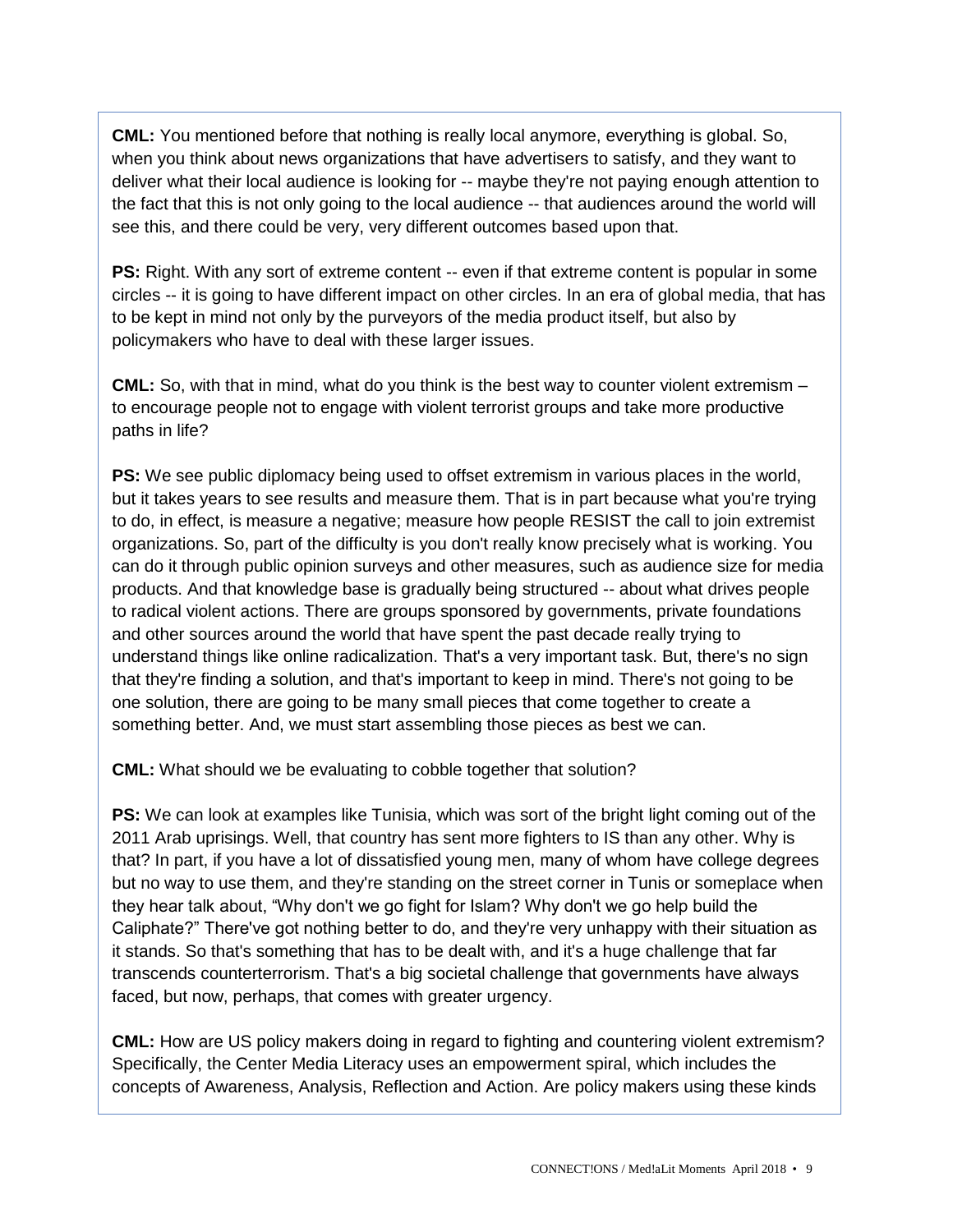#### of concepts to inform their policies and actions?

**PS:** I think reflection among policy makers is quite rare, especially among elected officials. I don't mean to be unduly cynical, but a lot of decisions seem to be made based more on partisanship rather than reflection or even awareness or the other concepts you mentioned. That's unfortunate. I believe you can find a lot of people who feel that the political system in the United States (and in some other Western democracies) is in great disrepair in part because there are factors other than those you mentioned driving policy makers' decisions. It's easier to contemplate the next election than it is to contemplate long-term fixes for various serious problems. A microcosmic example is gun control. Nobody seems to be looking at the long-term ramifications. It's all kind of a panic response to the latest incident. Some reflection, as you cited, would be very helpful.

**CML:** I want to talk a little bit about Islam, public perception of terrorism being so closely linked to Islam and how that increases islamophobia. What are your thoughts on that?

**PS:** I think the general public, news organizations, politicians, etc. are always looking for villains. "Us against Them." During the Cold War, the villain was the Soviet Union. Now, it seems to be the Al Qaeda/Islamic State types. It's very simplistic to say, "If you're Arab and you're Muslim, you must be a terrorist." In fact, I think if you went out on the street and did a word association test with people in the United States and said, "Muslim," I think you'd get, "terrorist," as a response from all too many people. The truth is there are 1.7 billion Muslims in the world, and by the year 2070, Islam is going to be the largest religion on earth. So the idea that Islam is something that can be contained or controlled is A: dehumanizing to come from that approach in the first place, and B: it just isn't going to work because the growth rates of Muslim populations are greater than those of other religions.

Also, people seem to automatically connect Islam only with Arab populations. The most populous Muslim countries are NOT Arab countries. They are Indonesia, India, Pakistan, Nigeria… So once again, we have a problem. I think the popular media, and to some extent the news media, contribute to this to where we have a gross oversimplification and a demonization of Muslims. The media just need to knock it off. That's the simplest way to put it. They have to treat Islam with the same kind of respect they treat other religions. Sure there are bad Muslims, sure there are Muslim terrorists. But look at some of the terrorist or violent incidents that have happened in the United States – the recent shootings in Florida and Las Vegas, Dylan Roof in that church in Charleston, South Carolina. There is plenty of violence that has nothing to do with Islam. But, we tend to focus on Islam as a force for evil. When you talk about critical thinking, that's a case right there where it's important that the public be given a broader education about some basic religious principles. People need to understand Islam just as they understand Christianity, Judaism and some other religions.

The other thing to keep in mind is we get so focused on the Middle East we forget that there is a tremendous amount of terrorist activity in places like Somalia and in countries around the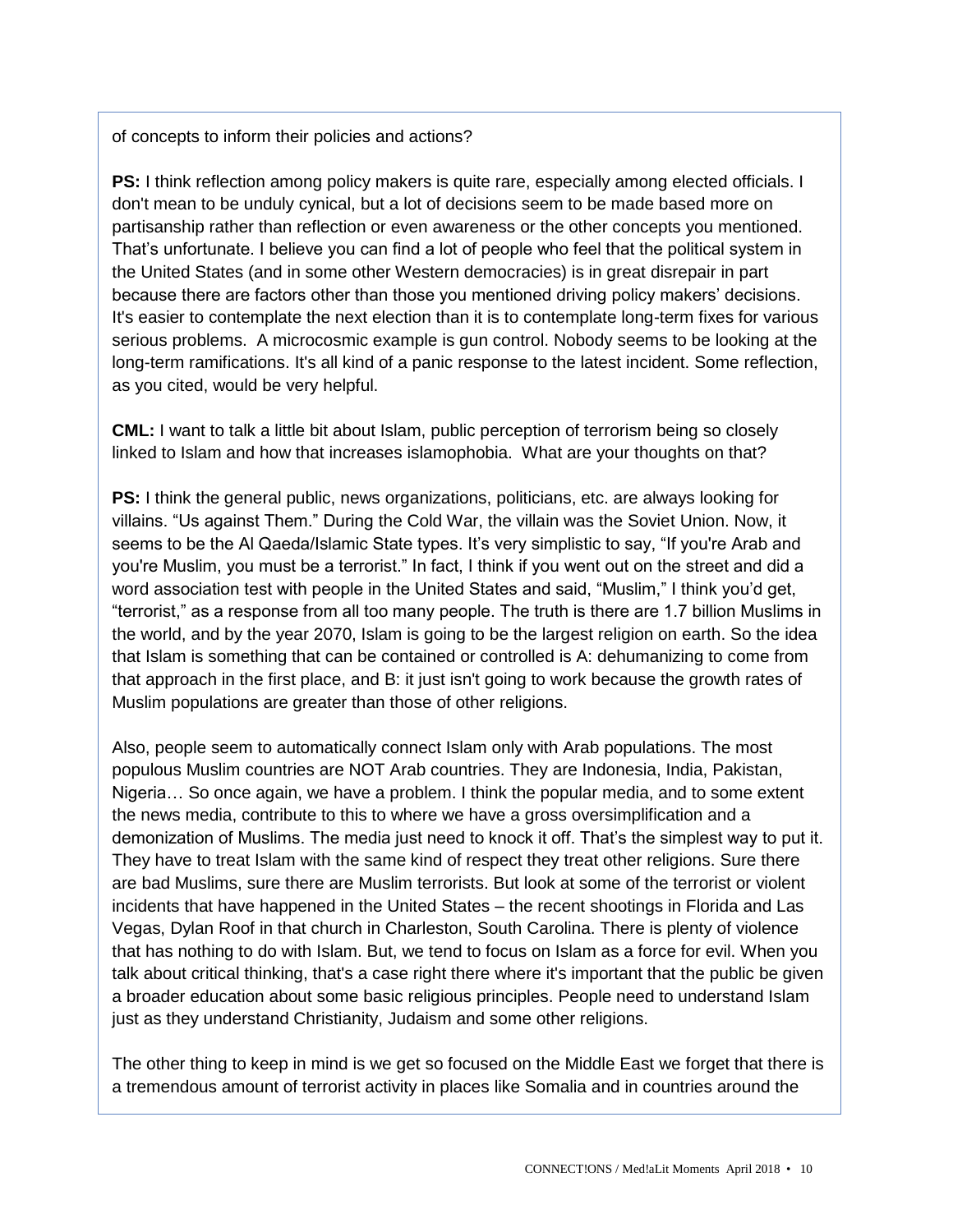Chad Basin in Central Africa. There's now an Al Qaeda in the Indian subcontinent, which has the potential to stir a lot of conflict between Hindus and Muslims. So, our focus on the Arab world really needs to broaden. There is also a tendency to focus too much on the battlefield and not look at the economic structure behind some of these terrorist groups. There is evidence that groups such Al Qaeda and IS have also been active in Latin America, tapping into the drug trafficking business as a way to finance their operations elsewhere in the world. It's extremely important to look at terrorism as a global problem, not as an Arab world problem.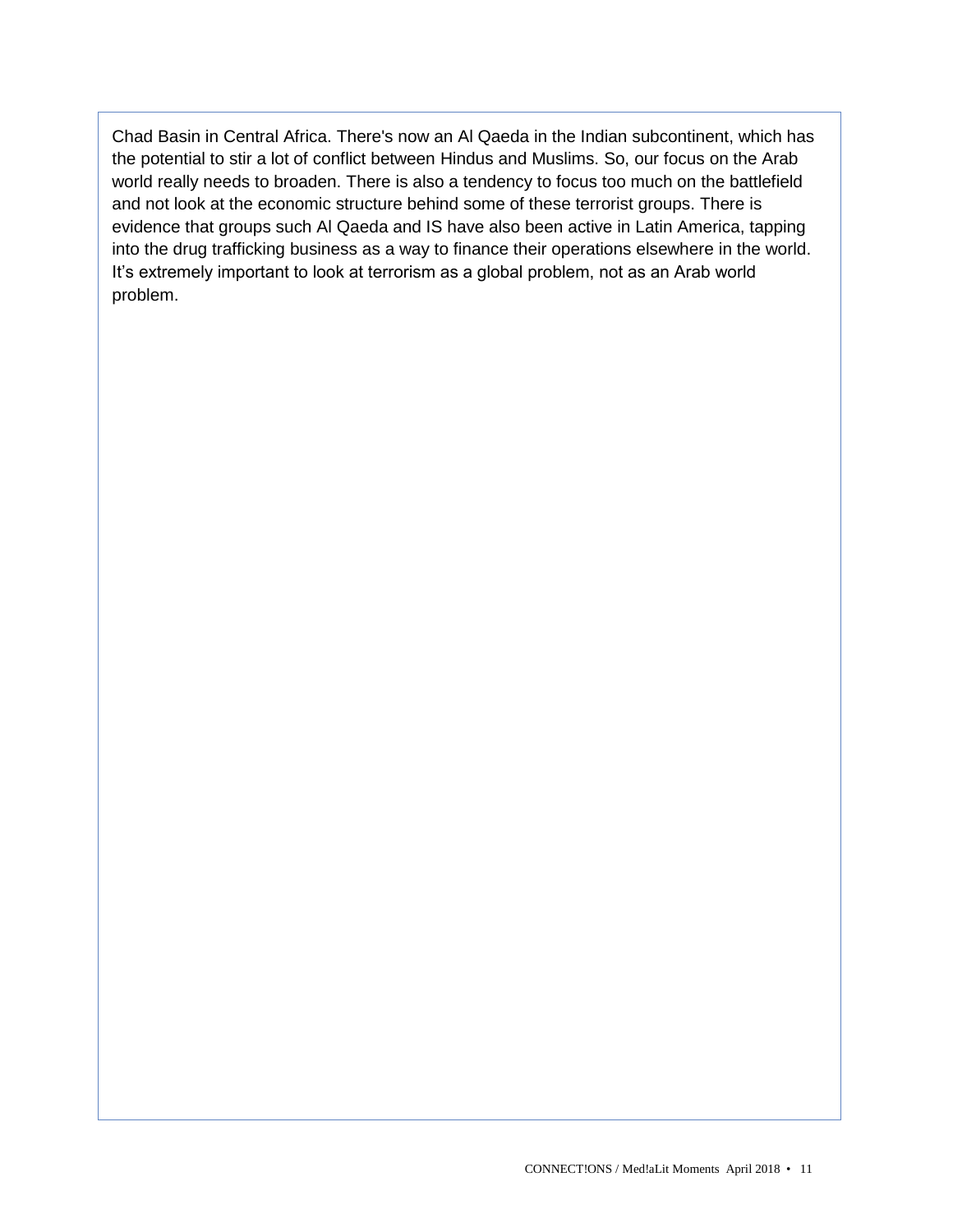#### **Interview with Adam Badawy, Computational Social Scientist Studying Malicious Activities on Social Media**



*Adam Badawy is a computational social scientist who uses network analysis, natural language processing, and machine learning to study and measure malicious activities and political behavior on online social networks. He is a PhD student in the School of Science at the University of Southern California (USC), and works in the [Information](https://www.isi.edu/)  [Sciences Institute.](https://www.isi.edu/) He is also part of the [MINDS](https://minds.isi.edu/) Lab.* 

**CML:** Welcome Adam. You are a "computational social scientist." That is a very interesting title! Please, tell us about the kind of work you do.

**Adam Badawy (AB):** Sure, as a computational social scientist at the USC School of Science and the Information Sciences Institute, my main work is to describe and predict malicious acts and malicious activities on social media. It's mostly concerned with identifying misinformation campaigns and terrorist activity.

**CML:** And, what exactly is a "computational social scientist? How would you describe that discipline?

**AB:** It's interesting that you ask that. We examine data that's coming from social media and other big data sources--online and offline—in order to understand how humans interact with each other and how social systems function. It's called computational social scientist because it focuses mainly on social data to predict future behavior.

**CML:** How do you predict such things? It seems to me that we are living in a world where things happen every day that, just a few years ago, nobody could have predicted.

**AB:** Well, to put it as simply as possible, we predict future actions by identifying users' features and patterns of behavior. We can label certain types of content and say, "Okay this kind of looks like malicious activity. So, let's see who is engaging with that. Let's see what describes them and use our knowledge of what is a good predictor of future behavior.

**CML:** And what are those patterns of behavior that you see?

**AB:** For example, it could be following known terrorist recruitment pages or websites. Or we see rumors spreading – like how a terrorism-related message starts spreading among certain groups. This happens with malicious activities the same way it does with marketing products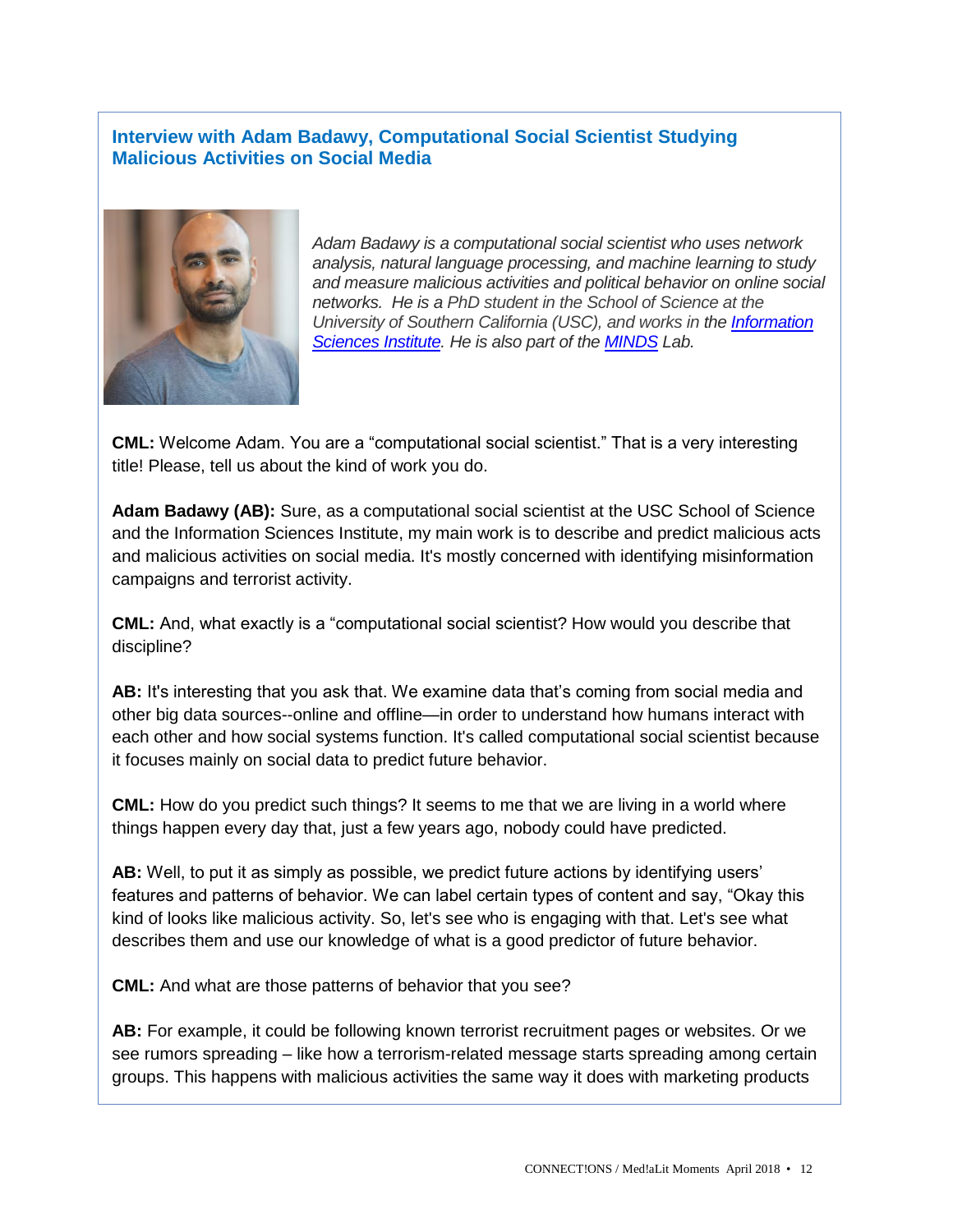and services – someone influential posts something, and then it spreads beyond their network on to others who have similar interests.

**CML:** What kinds of things are you discovering about the spread of what you are calling malicious content?

**AB:** Well, it differs from one activity to another. But overall, when it comes down to misinformation, it's very easy to create something that looks real, and people will actually retweet or share it, and it will spread throughout a network – even when it is not true. It's becoming harder and harder to distinguish between truth and non-truth. Particularly with technological advancement, especially automated accounts or bots that have become better at writing in very natural language. It's becoming much easier for malicious actors to spread content on a massive scale, and much harder for people – even highly educated people –to distinguish between truth and non-truth.

**CML:** Media literacy education provides a basic framework and teaches students a process of inquiry to evaluate and analyze messages. Do you believe media literacy education can help people better navigate the information as it is delivered today and tomorrow? Can we become less vulnerable to misinformation and malicious actors?

**AB:** Media literacy education and critical thinking provide a strong foundation and help a lot. I also believe other skills and knowledge are needed. With news in particular, when in doubt, it's a good idea to check and see if a story is covered by multiple sources, and to check the credibility of those sources. I have a data set that shows a lot of false or malicious actors that were creating websites and links that looks like real news. (For example, ABC News). They use the real ABC network logos and just change things a little bit. When you click on it, it looks a lot like the real ABC website. But, you check out the stories there (false stories), you see that they haven't been covered by other news organizations. It's not a perfect system, but it's another way to minimize risk. I understand that, from the users' perspective, this is not always easy to do. There are also ways, although imperfect, to identify bots on Twitter. If you see an account that follows many people, but is not followed by anybody, that is suspicious. Also, accounts that overproduce content are often bots.

**CML:** Yes. Determining who is creating a message is and always has been a pillar of media literacy. Bots and artificial intelligence can make that more difficult.

**AB:** Yes – that doesn't make it any less important to adhere to that pillar. It just means that is it important for people to understand what has changed.

**CML:** Can you talk to us a little about the USC MINDS program and what it does?

**AB:** Yeah, MINDS stands for Machine Intelligence and Data Science Research Group. It is part of USC's Information Sciences Institute. It is a lab where scholars and professors work on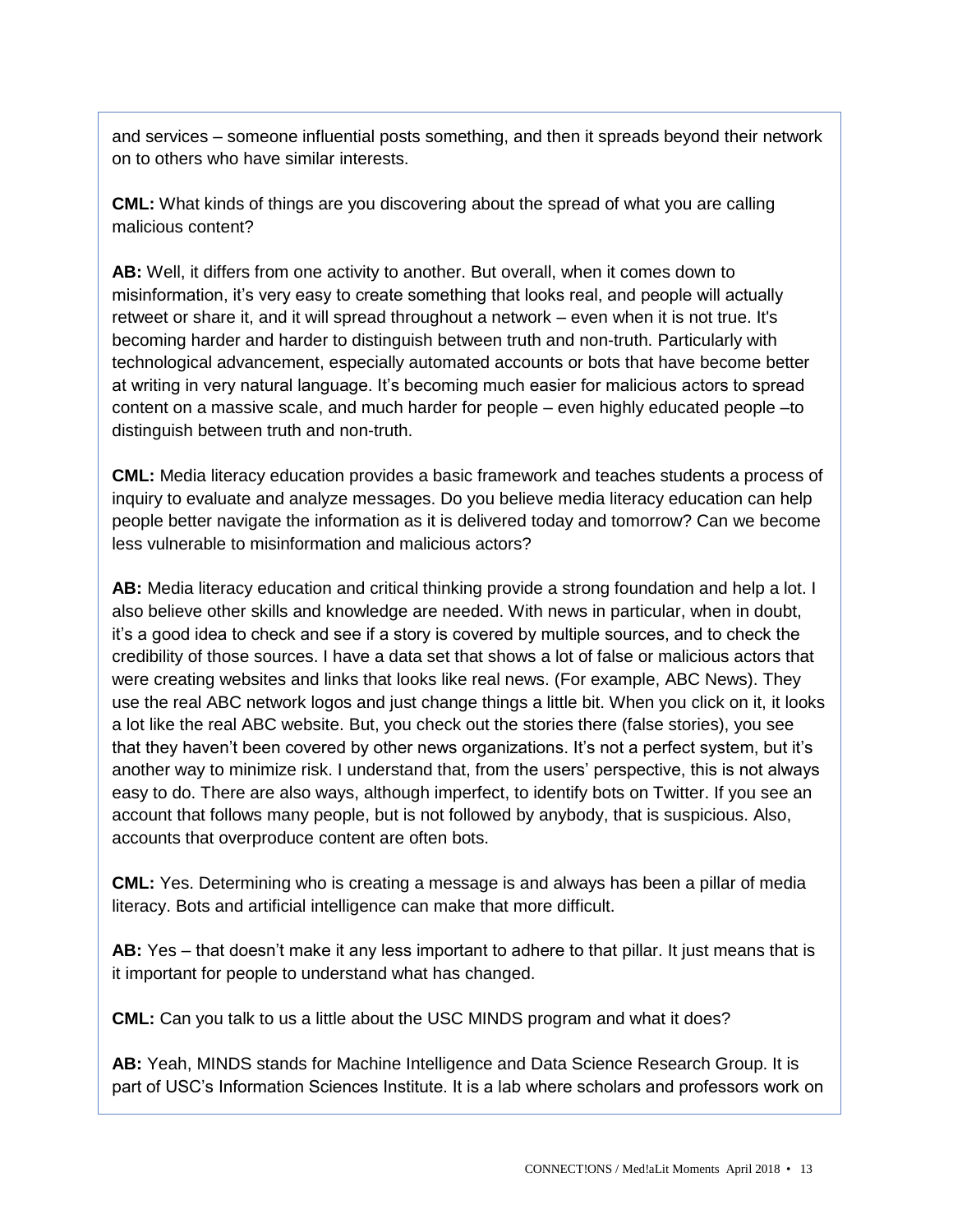research related to machine learning and computational social science. Groups are creating model machines to make sense of big data and identifying the sources of information. Other researchers at MINDS are working more on computational social science. For example, understanding how bullying works on online platforms, how malicious activities work through psychological cues, and how people are influenced by the ways things are positioned online.

**CML:** What projects is MINDS working on now?

**AB:** For example, we are forecasting machine learning in mathematical models, and running simulated interactions between people and machines. We gather data and run simulations based on data help us to understand and the forecast.

**CML:** We really are in a new era of machine learning. Automated intelligence is here, and we are hearing a lot about it in the news these days. Most people know the basics about what bots can do, and encounter them in their daily lives, whether they know it or not. Can you go into a bit more depth about bots -- what they can do and what they are doing in terms of messaging and information?

**AB:** Basically, bots are automated software or automated accounts that can share what you share and write short messages in natural language like a person would write. They can even interact with people, in limited ways. The thing is, bots are very often hard to distinguish by the human eve. It takes a holistic overview to be able to distinguish bots. A lot of factors need to be considered –content, but not content alone. Interaction with other accounts, information about users, where they are located, how many "friends" they have on social media, when are they interacting. For example, real people do not normally interact on social media 24 hours a day – if an account is tweeting round the clock, that's a clue that the account holder is not human. Through this type of holistic overview, we can identify signs of bots or automated accounts. With that said, it's kind of a continuous race. Because once you figure out that bots are doing X, Y or Z, they move along and they get better and harder to distinguish from real accounts.

**CML:** What bots are capable of now is not necessarily what they are going to be capable of in the future. So, it seems that the best thing we can do is to be aware of that – to approach information we see and hear online with curiosity and a healthy skepticism. It's important to understand that bots, as well as other forms of automation, will always be getting smarter, so we must too. But, some care should be taken when looking at bots and automation. Lately, we are hearing so much about the negative side of this technology. The truth is, bots have some very positive capabilities that make our lives better. There are pros and cons to bots, just like everything else.

**AB:** Recently I've talked a lot about this. Bots can be used for good or bad.

**CML:** Just like people.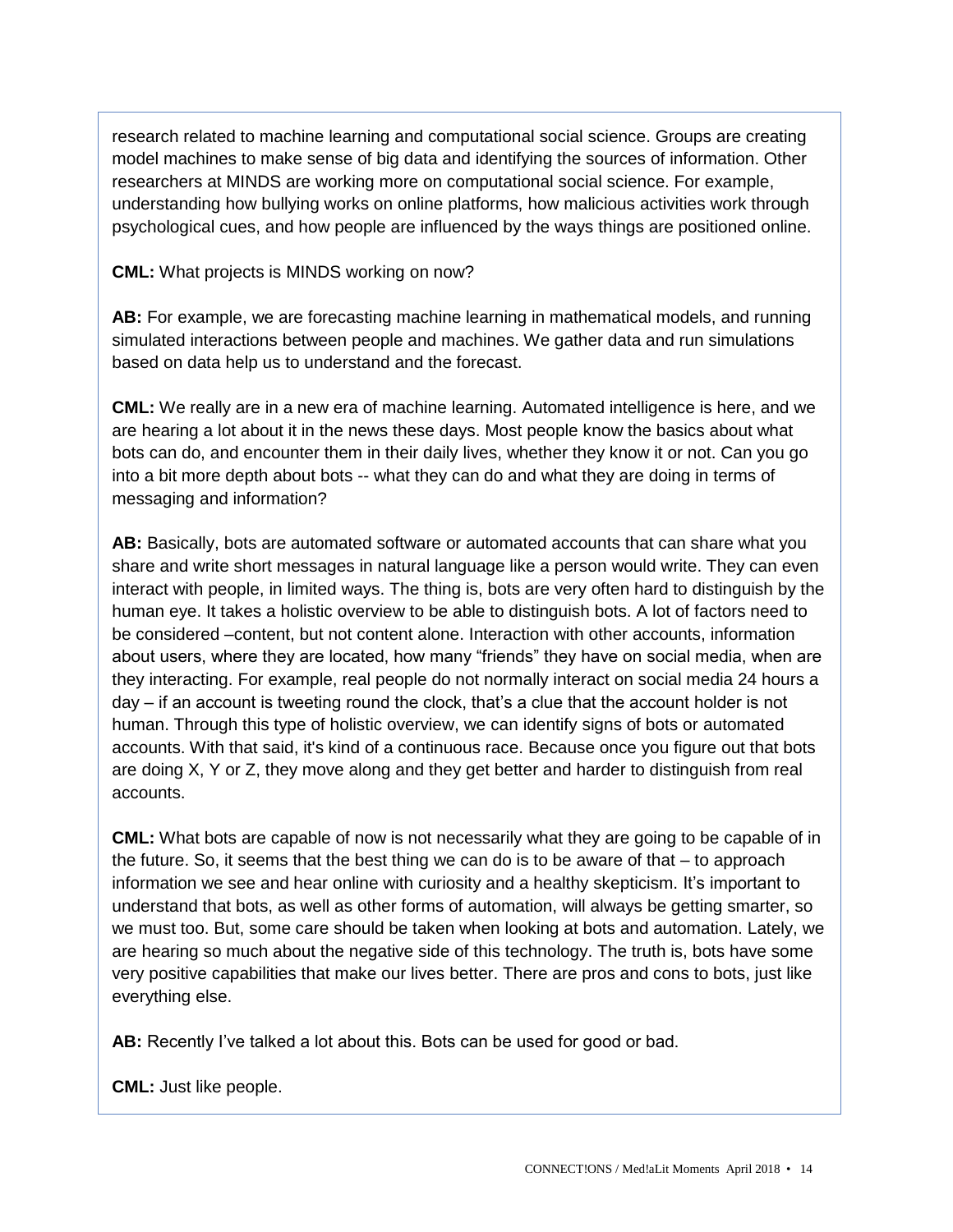**AB:** Yes. Bots have a very negative connotation right now, but they are useful. They can serve to answer important questions on websites, like in a frequently asked questions section for customers or medical patients. They can help you get your message to a wider audience. When you encounter them, you just have to ask, "Who created this bot, and why?" Yeah, basically it's really about people, not bots. Bots are really just a tool. People do not realize that they interact with bots all the time. In the media, right now bots are being covered in a negative light -- malicious activities, Russian interference campaigns, etc. In that regard, there are humans involved in malicious activities who use bots to further their actions. There are also humans who use bots in the context of positive activities.

**CML:** Can you give an example of how a bot might be used in a positive way – say, in the medical field?

**AB:** Well, a bot can look up huge amounts of data. So, if you have diabetes, you can ask about what your diet look like -- what foods to avoid. A bot can help you analyze your risk for diabetes, what type of lifestyle changes are recommended, etc. A bot can also tell you when you would be better off asking your doctor directly.

**CML:** So, is it possible that someone who is asking questions in a chat on a diabetes resource website may believe that they are interacting with a human, when really, a bot is responding to their questions?

**AB:** Sure. Bots can and do spread positive health-related information the same way that they can share destructive information. It's the intentions of the humans behind them that matter. Most of my work is on understanding and preventing the negative actors. Bots are helping to spread discontent, hate towards certain groups, often with political objectives. In that regard, malicious activities and propaganda that can be spread by humans can also be spread by bots. Anything from bullying to spreading false propaganda.

**CML:** So, bots can do what humans do, but they can spread messages more quickly and efficiently because they are automated. Would you say that is true?

**AB:** Scale -- I do agree with you that the scale is different. That makes a difference because five people in an office using bots can spread misinformation or disinformation over the internet in ways that would otherwise require a huge number of real people. Their objective may be the same, but scale, and ultimately their effectiveness, is going to be much different. Bots amplify human messages. But we need to look at bots in terms of quality, as well as quantity. A lot of the bots that I've looked at basically retweet fake news. So, for now anyway, there is a difference between human beings capable of writing longer text, and bots that can only write short text or just post a link alone. And usually, the number of people who actually click on links is much higher when there is substantial text, versus just the link itself. But definitely, as we move forward and the intelligence of bots increases, it will be harder and harder to know the difference. I'm already seeing this with online reviews – like on Amazon,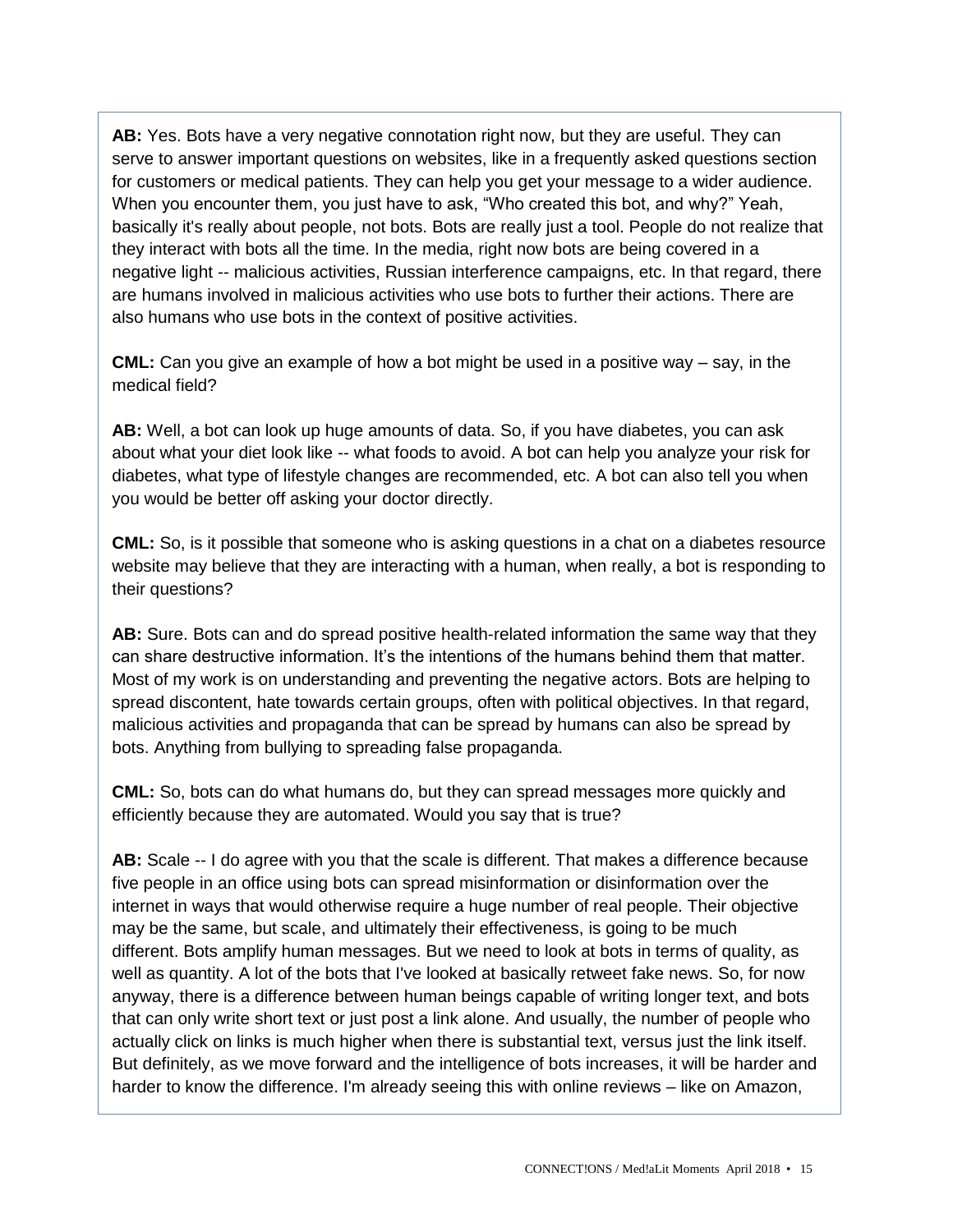for example. There are companies that will provide a service to businesses – for a fee, both humans and bots write and post fake reviews.

#### **CML:** Bots are actually doing that now?

**AB:** Bots are doing that. And It's a big problem for trust. When I am looking to buy a product on Amazon, or looking at Yahoo reviews or whatever, I personally depend on reading reviews -- do people like this product or service, or not? If more and more often, sellers' products can just purchase a service and a lot of bot accounts will write positive reviews -- it's problematic. Also, there was an expose in the New York Times about celebrities purchasing Twitter followers, probably mostly bots, to make it seem like they are reaching more people. Of course, they want their tweets retweeted, and bots can do that, too. That increases their ability to gain ad revenue, etc. – it's a whole cycle. And these people only care about the numbers.

**CML:** Well, there's power in that because, right now anyway, we place value on things like positive online reviews. And, when we see that something has been retweeted 400 times, or something like that, human beings interpret that as valuable because we believe it means others have endorsed the product, service, celebrity, or idea in some way. But when we reach a point where we don't know if those endorsements are coming from real people, or if they come from a service purchased by the content creator, we really are facing a problem with trust.

**AB:** I definitely agree with you. But, we do not want to become overwhelmed by that and forget that there are positive uses of bots. For example, one programmer created a bot that responds to people who write racists messages on Twitter. I'm not saying this to point out what is positive and what is negative. My point is that, you can amplify anything with bots. They're definitely gaining more and more power to scale human efforts, regardless of whether they are positive or negative.

**CML:** Another thing that I want to talk about with regard to bots is transparency. You said that, for now, there are things people can do to evaluate whether an account is run by a bot, but it is getting more difficult as bots learn to write in natural human language, etc. Do you believe people have a right to know where these types of messages are coming from?

**AB:** Of course, I think that's true. Recently, I was looking at false images that were created and shared through automation. It's getting harder for me to tell that they were created artificially, and I am a researcher in the field. Of course, people have the right to transparency, but most people involved in malicious activity do not care about those rights. So basically, legitimate users can be transparent by stating "this account is also managed by bots." I believe that whoever uses bots should reveal that. But my main research is malicious activities. In those cases, you can ask for transparency, but you're not going to get it. These actors will continue to use bots to further their messages, and it's going to get harder to catch. We are working on ways to catch it. To be frank, it's a race.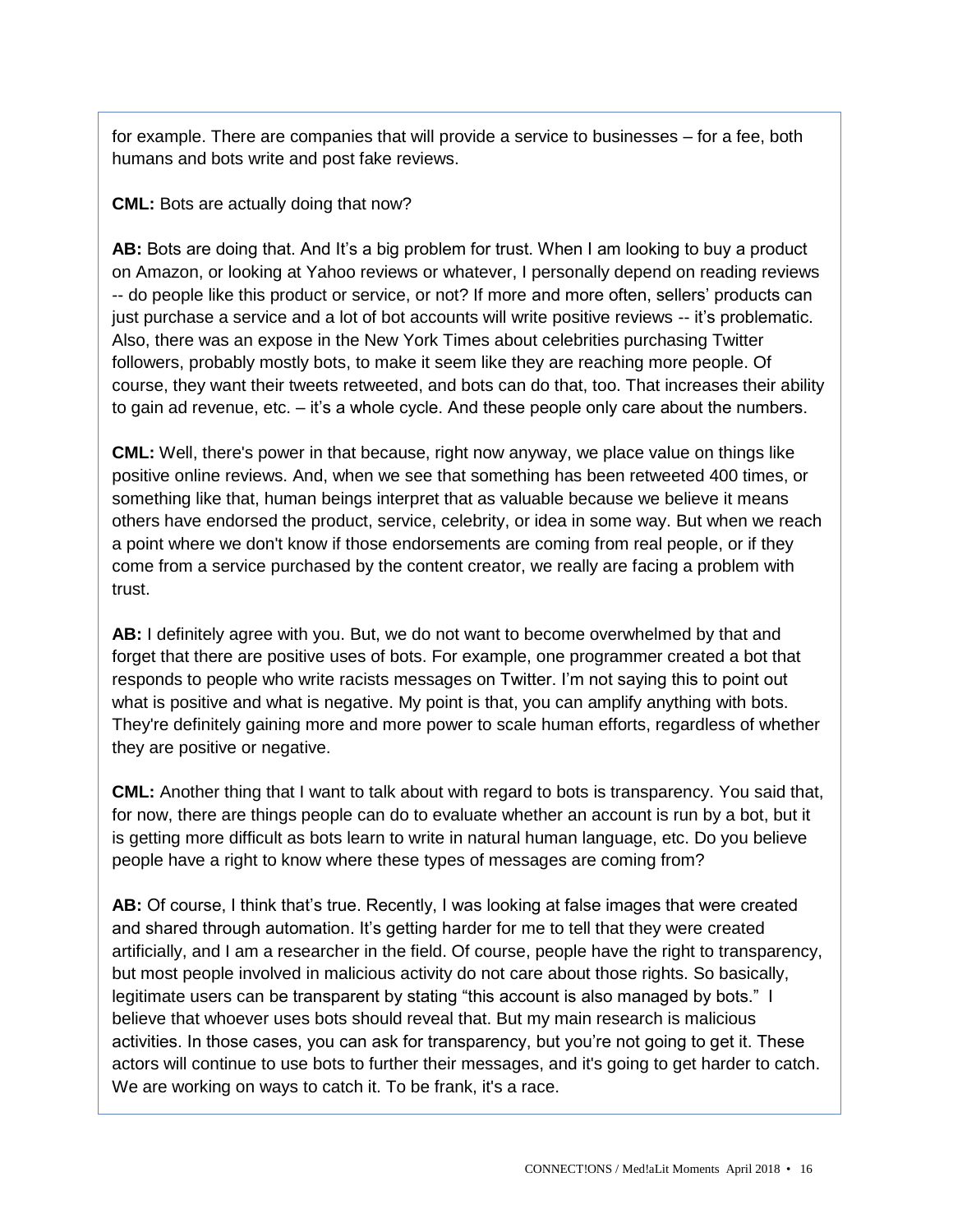Nevertheless, I caution against the default of disbelieving everything you see. When people don't believe anything that's coming out of the government or the news, they start losing confidence and belief in institutions in general. You don't want everybody disbelieving anything that's coming out of anybody. That's definitely problematic for a democratic system. On the other hand, you don't want people to believe everything that they see online. It's somewhere in between where we have to employ critical thinking. When you are trained as an academic, you are always doing this. Kind of saying, "I see what you're saying. Now, I need to look at the evidence.'' But not everyone is a trained academic, and many people are not used to looking at information that way.

**CML:** It truly is a balance. That is where media literacy education – learning a set of skills to look at information as you describe – is a good foundation to navigate the information landscape. Of course, it is not a panacea. But having those skills sets people up to better minimize their risks. That really comes into play now, when everyone is not only a content consumer, but also a content creator.

**AB:** Having basic media literacy skills and being personally responsible for checking things out is the best way to approach information today. And, keeping in mind that we are living in a time when things are changing rapidly.

**CML:** So, in conclusion, your work no doubt entails evaluation of a huge amounts of data. As a computational social scientist, do you have your own process of inquiry? For example, when you are doing your own research in your field and you are evaluating another scholars' work, what do you look for? How are you determining credibility, accuracy, etc.?

**AB:** Well, I think the thing with research – it's important to look for multiple studies -- multiple data sets that find the same conclusions. So, it goes with my previous comments regarding news that has been covered by multiple sources. If it's just one author, that is not enough. When you start seeing a series of evidence patterns, then you know you may have the real thing. I always consider findings to be assumptions as I move forward in my research. I actually consider something to be evidence once I see a set of data confirming the same things.

**CML:** Thank you so much for providing this insight into how bots and automated accounts are changing our information landscape. Critical thinking and a willingness to ask questions and research information more thoroughly is more important than ever – as is staying informed about how technology is changing.

**AB:** Yes. We cannot eliminate the risks that technology can bring, but we can minimize them. It was my pleasure to speak with you.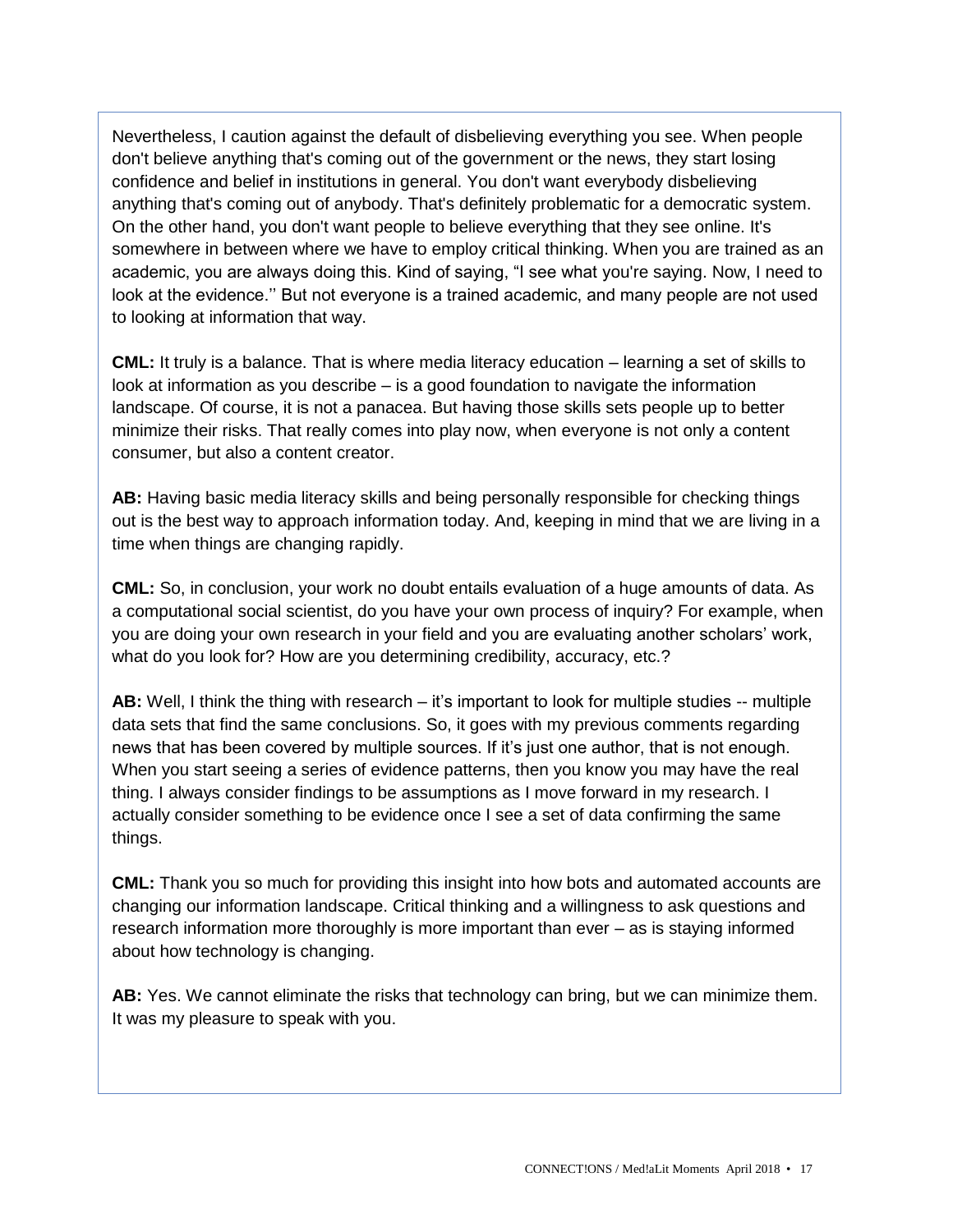## CML News

## Commit 2 Media Lit!

#### **Community Engagement/Service Learning**

CML was pleased to work with Dr. Bobbie Eisenstock's undergraduate journalism/diversity students at California State University, Northridge in fall 2017. At post-test, 78% of these students reported that they didn't learn about media literacy until their college class, revealing how little practice with media literacy students had in their K-12 experience. The students created service learning projects as part of their classwork and we share a few here along with assignments completed during the semester:

<http://www.medialit.org/student-made-media>

#### **About Us…**

## **CONSORTIUM** for **MEDIA LITERACY**

**Uniting for Development** 

The Consortium for Media Literacy addresses the role of global media through the advocacy, research and design of media literacy education for youth, educators and parents.

The Consortium focuses on K-12 grade youth and their parents and communities. The research efforts include nutrition and health education, body image/sexuality, safety and responsibility in media by consumers and creators of products. The Consortium is building a body of research, interventions and communication that demonstrate scientifically that media literacy is an effective intervention strategy in addressing critical issues for youth.

**[http://www.consortiumformedialiteracy.org](http://www.consortiumformedialiteracy.org/)**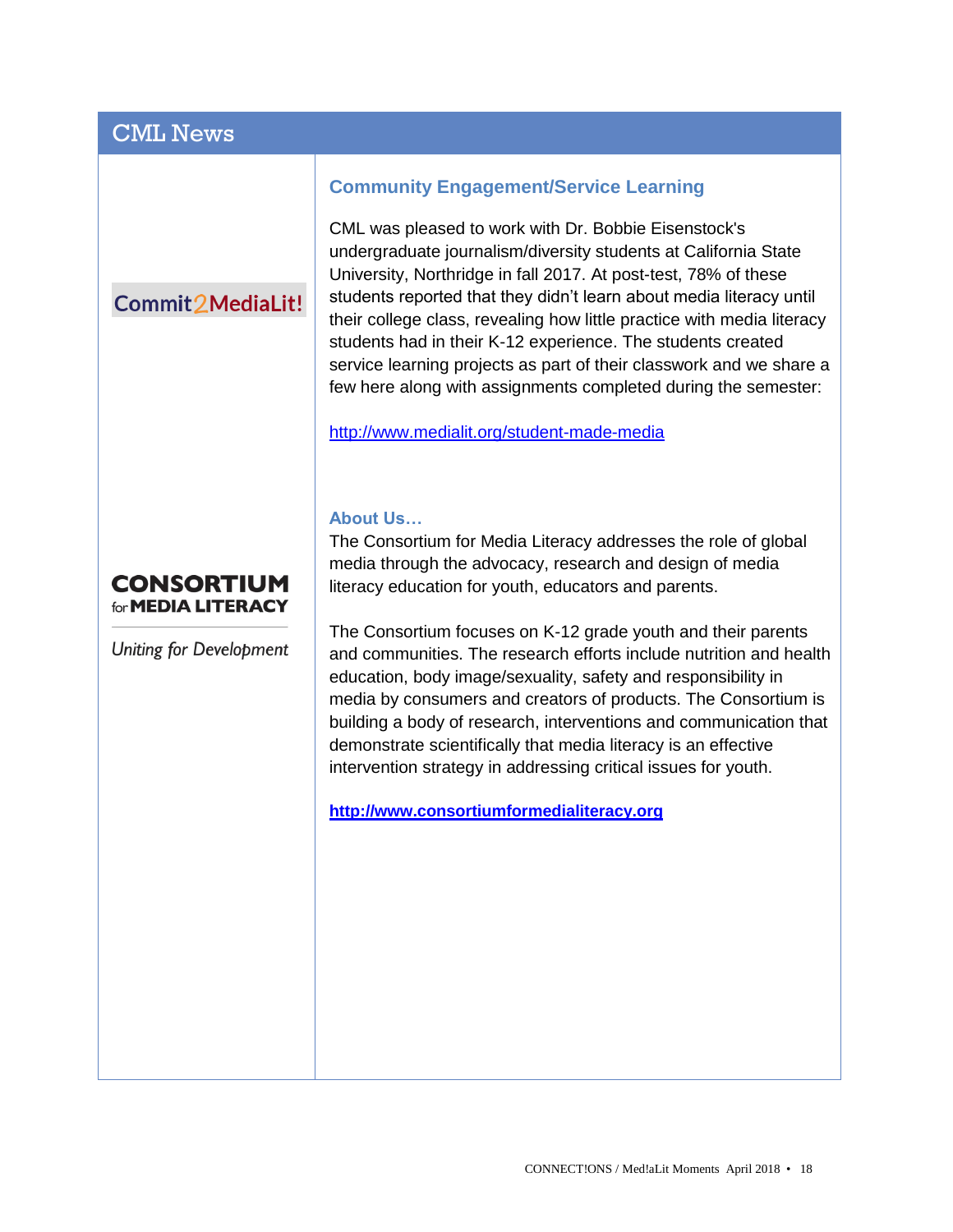## Resources for Media Literacy

#### **Bots, Terrorism, and Media Literacy Resources**

As Terrorism [Evolves: Media, Religion,](https://www.cambridge.org/core/books/as-terrorism-evolves/FC8811AB1F2C0554DCCF9BDF07BBC724) and Governance by Dr. Philip Seib, Cambridge University Press, 2017. Seib discusses how some of the world's most lethal terrorist organizations have become media-centric enterprises, while also hijacking a major world religion, holding large swathes of physical territory, and governing their own virtual states.

[Most Links to Popular Sites on Twitter Come from Bots](https://www.wired.com/story/twitter-bots-links/) by Issie Lapowsky, Wired, April 9, 2018.

What Artificial [Intelligence Can and Can't Do Right Now](https://hbr.org/2016/11/what-artificial-intelligence-can-and-cant-do-right-now) by Andrew Ng, Harvard Business Review, Nov. 2016.

[The Simple Economics of Machine Intelligence](https://hbr.org/2016/11/the-simple-economics-of-machine-intelligence) by Ajay Agrawal, Joshua Gans and Avi Goldfarb, Harvard Business Review, Nov. 2017.

[Youth Radicalization in Cyberspace: Enlisting Media and Information Literacy in the Battle](http://www.medialit.org/sites/default/files/MILID%20Yearbook%202016_0.pdf)  [for Hearts and Minds](http://www.medialit.org/sites/default/files/MILID%20Yearbook%202016_0.pdf) by Tessa Jolls and Carolyn Wilson, MILID Yearbook, 2016.